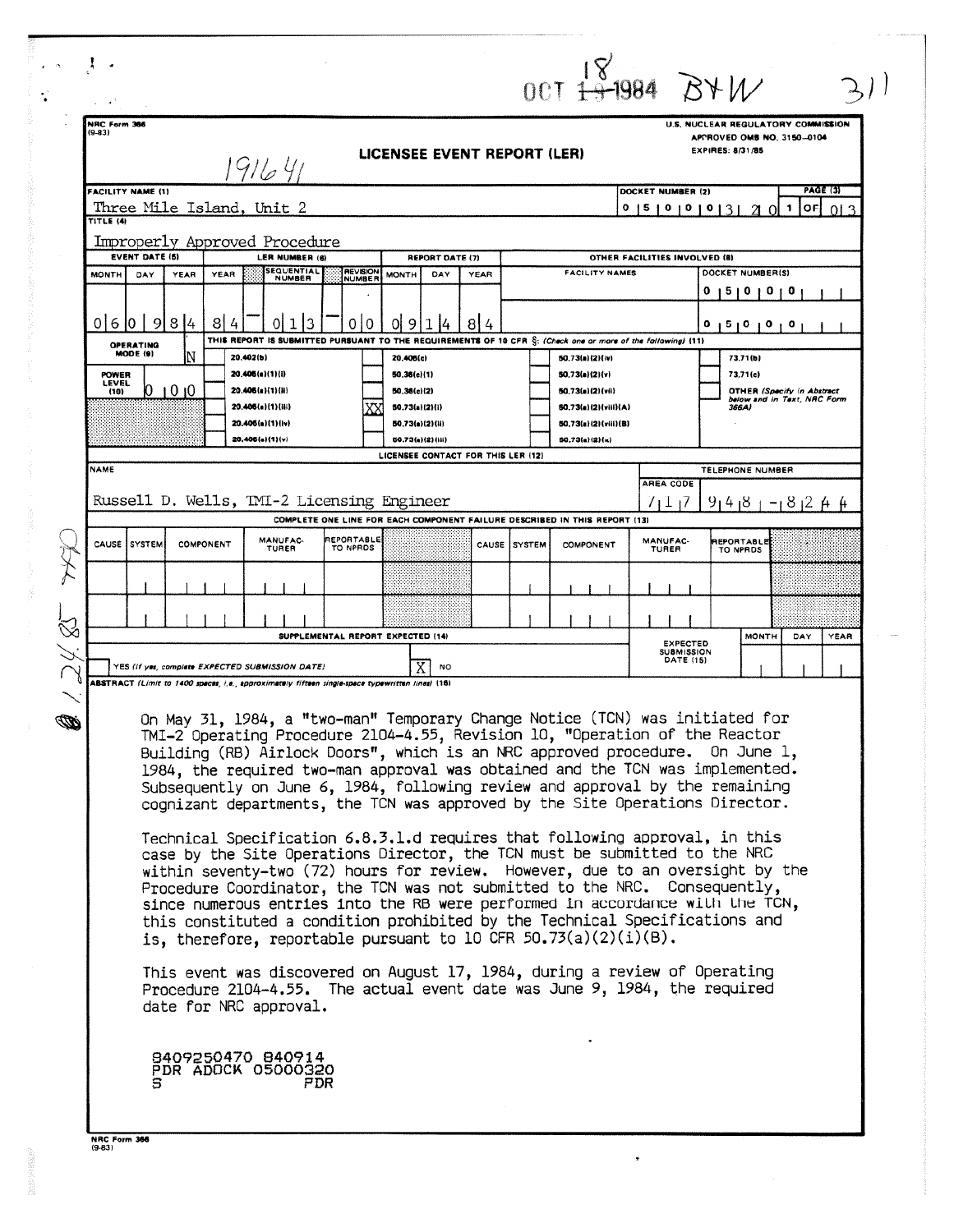| NRC Form 366A<br>$(9-83)$                                             | U.S. NUCLEAR REGULATORY COMMISSION<br>LICENSEE EVENT REPORT (LER) TEXT CONTINUATION<br>APPROVED OMB NO. 3150-0104<br>EXPIRES 8/31/85 |                                                                                                                                                                                                                                                                                                                                                                                                                                                                                                                                                                                                                                                                                                                                                                                                                                                                                                                                                                                                                                                                                                                                                                                                                      |                                                           |                   |  |  |  |  |  |  |
|-----------------------------------------------------------------------|--------------------------------------------------------------------------------------------------------------------------------------|----------------------------------------------------------------------------------------------------------------------------------------------------------------------------------------------------------------------------------------------------------------------------------------------------------------------------------------------------------------------------------------------------------------------------------------------------------------------------------------------------------------------------------------------------------------------------------------------------------------------------------------------------------------------------------------------------------------------------------------------------------------------------------------------------------------------------------------------------------------------------------------------------------------------------------------------------------------------------------------------------------------------------------------------------------------------------------------------------------------------------------------------------------------------------------------------------------------------|-----------------------------------------------------------|-------------------|--|--|--|--|--|--|
| <b>FACILITY NAME (1)</b>                                              |                                                                                                                                      | DOCKET NUMBER (2)                                                                                                                                                                                                                                                                                                                                                                                                                                                                                                                                                                                                                                                                                                                                                                                                                                                                                                                                                                                                                                                                                                                                                                                                    | LER NUMBER (6)                                            | PAGE (3)          |  |  |  |  |  |  |
|                                                                       |                                                                                                                                      |                                                                                                                                                                                                                                                                                                                                                                                                                                                                                                                                                                                                                                                                                                                                                                                                                                                                                                                                                                                                                                                                                                                                                                                                                      | <b>SEQUENTIAL</b><br>REVISION<br>NUMBER<br>YEAR<br>NUMBER |                   |  |  |  |  |  |  |
| Three Mile Island, Unit 2                                             |                                                                                                                                      | $0 \mid 5 \mid 0 \mid 0 \mid 0 \mid 3 \mid 2 \mid 0$                                                                                                                                                                                                                                                                                                                                                                                                                                                                                                                                                                                                                                                                                                                                                                                                                                                                                                                                                                                                                                                                                                                                                                 | 0   1   3<br> 8 4                                         | $0 0 0 2$ $0F 03$ |  |  |  |  |  |  |
| TEXT (If more space is required, use additional NRC Form 366A's) (17) |                                                                                                                                      |                                                                                                                                                                                                                                                                                                                                                                                                                                                                                                                                                                                                                                                                                                                                                                                                                                                                                                                                                                                                                                                                                                                                                                                                                      |                                                           |                   |  |  |  |  |  |  |
| Ι.                                                                    |                                                                                                                                      |                                                                                                                                                                                                                                                                                                                                                                                                                                                                                                                                                                                                                                                                                                                                                                                                                                                                                                                                                                                                                                                                                                                                                                                                                      |                                                           |                   |  |  |  |  |  |  |
|                                                                       | PLANT OPERATING CONDITIONS BEFORE THE EVENT                                                                                          |                                                                                                                                                                                                                                                                                                                                                                                                                                                                                                                                                                                                                                                                                                                                                                                                                                                                                                                                                                                                                                                                                                                                                                                                                      |                                                           |                   |  |  |  |  |  |  |
|                                                                       | System or the core.                                                                                                                  | The TMI-2 facility is in a long-term cold shutdown state.<br>reactor decay heat is being removed via loss to ambient.<br>Throughout this event there was no effect on the Reactor Coolant                                                                                                                                                                                                                                                                                                                                                                                                                                                                                                                                                                                                                                                                                                                                                                                                                                                                                                                                                                                                                            |                                                           | The               |  |  |  |  |  |  |
| П.                                                                    | АT                                                                                                                                   | STATUS OF STRUCTURES, COMPONENTS, OR SYSTEMS THAT WERE INOPERABLE<br>THE START OF THE EVENT AND THAT CONTRIBUTED TO THE EVENT                                                                                                                                                                                                                                                                                                                                                                                                                                                                                                                                                                                                                                                                                                                                                                                                                                                                                                                                                                                                                                                                                        |                                                           |                   |  |  |  |  |  |  |
|                                                                       | N/A                                                                                                                                  |                                                                                                                                                                                                                                                                                                                                                                                                                                                                                                                                                                                                                                                                                                                                                                                                                                                                                                                                                                                                                                                                                                                                                                                                                      |                                                           |                   |  |  |  |  |  |  |
| III.                                                                  | EVENT DESCRIPTION                                                                                                                    |                                                                                                                                                                                                                                                                                                                                                                                                                                                                                                                                                                                                                                                                                                                                                                                                                                                                                                                                                                                                                                                                                                                                                                                                                      |                                                           |                   |  |  |  |  |  |  |
|                                                                       |                                                                                                                                      | On May 31, 1984, a "two-man" Temporary Change Notice (TCN) was<br>initiated for TMI-2 Operating Procedure 2104-4.55, Revision 10,<br>"Operation of the Reactor Building (RB) Airlock Doors", which is<br>an NRC approved procedure. The purpose of this "two-man" TCN was<br>to provide additional guidance, when opening both RB airlock<br>doors, concerning the operation of the supply dampers for RB<br>Ventilation and Supply Fans AH-E-12 A and B (IEEE Code - VA).<br>TMI-2 Technical Specification 6.8.3.1.a and 6.8.3.1.b state that<br>temporary changes to NRC approved procedures may be made implement<br>provided the intent of the original procedure control is not<br>altered and, as in this case, the change is approved by two (2)<br>members of the unit management staff, at least one of whom holds a<br>Senior Reactor Operator's License. On June 1, 1984, the required<br>two-man approval was obtained and the TCN was implemented.<br>Subsequently, on June 6, 1984, following review and approval by<br>the remaining cognizant departments, the TCN was approved by the<br>Site Operations Director within the fourteen (14) day requirement<br>of Technical Specification 6.8.3.1.c. |                                                           |                   |  |  |  |  |  |  |
|                                                                       |                                                                                                                                      | Additionally, Technical Specification 6.8.3.1.d requires that the<br>TCN must be submitted to the NRC for review within seventy-two<br>(72) hours following approval. However, due to an oversight by<br>the Procedure Coordinator, the TCN was not submitted to the NRC.<br>Consequently, since numerous entries into the RB were performed in<br>accordance with the TCN, this constituted a condition prohibited<br>by the Technical Specifications and is, therefore, reportable<br>pursuant to 10 CFR 50.73 $(a)(2)(i)(B)$ .                                                                                                                                                                                                                                                                                                                                                                                                                                                                                                                                                                                                                                                                                    |                                                           |                   |  |  |  |  |  |  |
|                                                                       |                                                                                                                                      | This event was discovered on August 17, 1984, during a review of<br>Operating Procedure 2104-4.55. The actual event date was June 9,<br>1984, which was the required date for NRC approval.                                                                                                                                                                                                                                                                                                                                                                                                                                                                                                                                                                                                                                                                                                                                                                                                                                                                                                                                                                                                                          |                                                           |                   |  |  |  |  |  |  |
|                                                                       |                                                                                                                                      |                                                                                                                                                                                                                                                                                                                                                                                                                                                                                                                                                                                                                                                                                                                                                                                                                                                                                                                                                                                                                                                                                                                                                                                                                      |                                                           |                   |  |  |  |  |  |  |

 $\frac{1}{\sqrt{2}}\frac{1}{\sqrt{2}}$ 

l, ે

**防狼病**1.54

 $\overline{\phantom{a}}$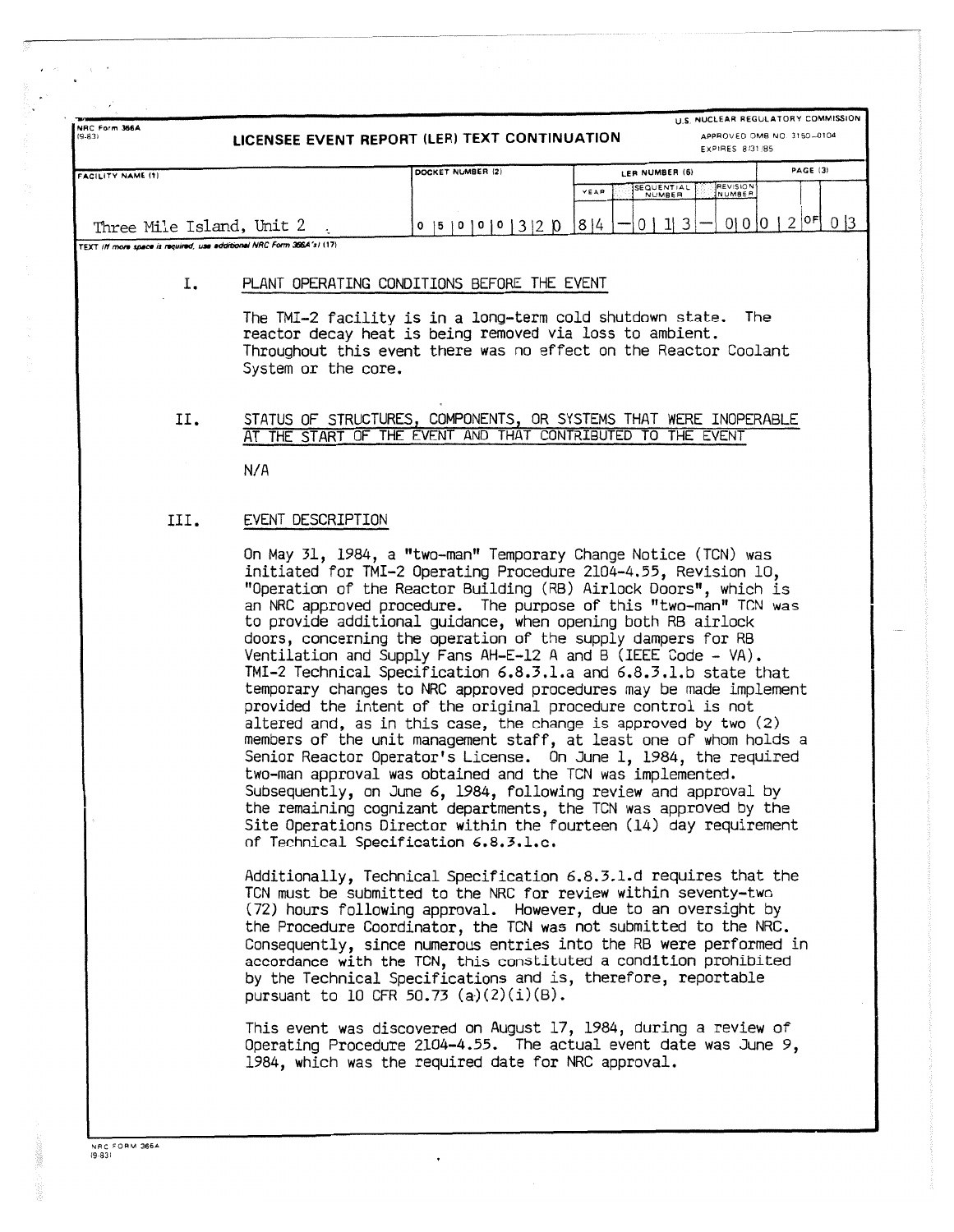| NRC Form 366A<br>$(9-83)$                                             | U.S. NUCLEAR REGULATORY COMMISSION<br>LICENSEE EVENT REPORT (LER) TEXT CONTINUATION<br>APPROVED OMB NO 3150-0104<br>EXPIRES 8/31/85                                                                                                                                                                                                                            |                  |                               |                           |                   |  |  |  |  |  |
|-----------------------------------------------------------------------|----------------------------------------------------------------------------------------------------------------------------------------------------------------------------------------------------------------------------------------------------------------------------------------------------------------------------------------------------------------|------------------|-------------------------------|---------------------------|-------------------|--|--|--|--|--|
| <b>FACILITY NAME (1)</b>                                              | DOCKET NUMBER (2)                                                                                                                                                                                                                                                                                                                                              |                  | LER NUMBER (6)                |                           | PAGE (3)          |  |  |  |  |  |
|                                                                       |                                                                                                                                                                                                                                                                                                                                                                |                  | SEQUENTIAL<br>YEAR<br>NUMBER  | <b>REVISION</b><br>NUMBER |                   |  |  |  |  |  |
|                                                                       |                                                                                                                                                                                                                                                                                                                                                                |                  |                               |                           |                   |  |  |  |  |  |
| Three Mile Island, Unit 2                                             |                                                                                                                                                                                                                                                                                                                                                                | 0  5 0 0 0 3 2 0 | 8 <sub>1</sub><br>0 1<br>- 41 | 0 0 <br>3                 | $0 3 ^{OF}$ 0   3 |  |  |  |  |  |
| TEXT (If more space is required, use additional NRC Form 366A's) (17) |                                                                                                                                                                                                                                                                                                                                                                |                  |                               |                           |                   |  |  |  |  |  |
| IV.                                                                   | CORRECTIVE ACTIONS PLANNED                                                                                                                                                                                                                                                                                                                                     |                  |                               |                           |                   |  |  |  |  |  |
|                                                                       | On August 30, 1984, the TCN to Operating Procedure 2104-4.55<br>expired and Revision 11 to 2104-4.55 was issued. This revision<br>incorporated the TCN modifications and was approved by the NRC.                                                                                                                                                              |                  |                               |                           |                   |  |  |  |  |  |
|                                                                       | The Procedure Coordinator was counseled with respect to the nature<br>of this event and the significance of ensuring proper and timely<br>procedure approval. As a further corrective action, TCN's will be<br>independently verified to ensure their compliance with the<br>administrative requirements for obtaining the necessary reviews<br>and approvals. |                  |                               |                           |                   |  |  |  |  |  |
| ν.                                                                    | ROOT CAUSE OF THE EVENT                                                                                                                                                                                                                                                                                                                                        |                  |                               |                           |                   |  |  |  |  |  |
|                                                                       | The root cause of this event was personnel error; i.e. to an<br>oversight by the Procedure Coordinator.                                                                                                                                                                                                                                                        |                  |                               |                           |                   |  |  |  |  |  |
| VI.                                                                   | COMPONENT FAILURE DATA                                                                                                                                                                                                                                                                                                                                         |                  |                               |                           |                   |  |  |  |  |  |
|                                                                       | N/A                                                                                                                                                                                                                                                                                                                                                            |                  |                               |                           |                   |  |  |  |  |  |
| VII.                                                                  | AUTOMATIC OR MANUALLY INITIATED SAFETY SYSTEM RESPONSES                                                                                                                                                                                                                                                                                                        |                  |                               |                           |                   |  |  |  |  |  |
|                                                                       | N/A                                                                                                                                                                                                                                                                                                                                                            |                  |                               |                           |                   |  |  |  |  |  |
| VIII.                                                                 | ASSESSMENT OF THE SAFETY CONSEQUENCES AND IMPLICATIONS OF THE EVENT                                                                                                                                                                                                                                                                                            |                  |                               |                           |                   |  |  |  |  |  |
|                                                                       | This event had no effect on the health and safety of the public.                                                                                                                                                                                                                                                                                               |                  |                               |                           |                   |  |  |  |  |  |
|                                                                       |                                                                                                                                                                                                                                                                                                                                                                |                  |                               |                           |                   |  |  |  |  |  |
|                                                                       |                                                                                                                                                                                                                                                                                                                                                                |                  |                               |                           |                   |  |  |  |  |  |
|                                                                       |                                                                                                                                                                                                                                                                                                                                                                |                  |                               |                           |                   |  |  |  |  |  |
|                                                                       |                                                                                                                                                                                                                                                                                                                                                                |                  |                               |                           |                   |  |  |  |  |  |
|                                                                       |                                                                                                                                                                                                                                                                                                                                                                |                  |                               |                           |                   |  |  |  |  |  |
|                                                                       |                                                                                                                                                                                                                                                                                                                                                                |                  |                               |                           |                   |  |  |  |  |  |

NRC FORM 366A

 $\ddot{\phantom{0}}$